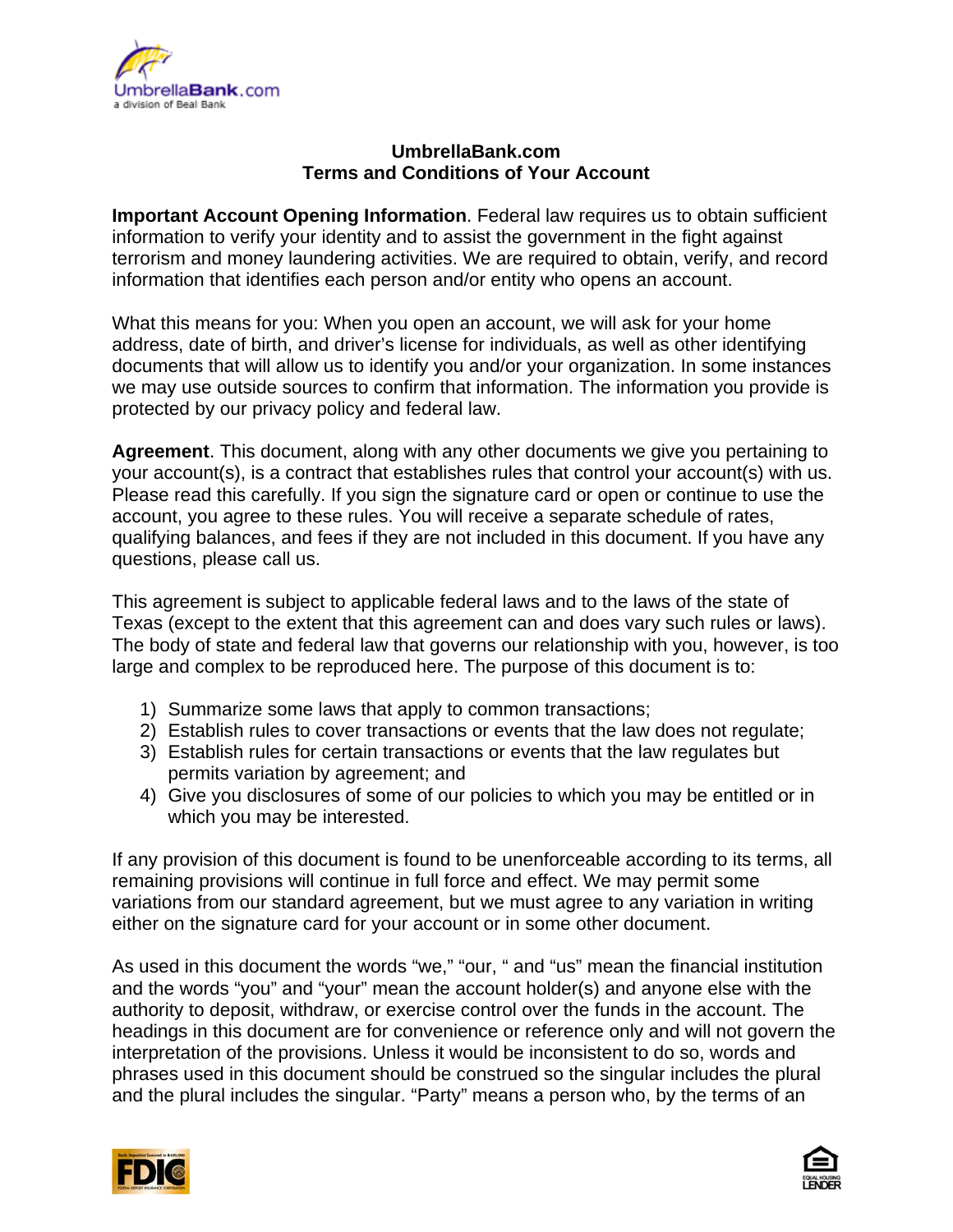

account, has a present right, subject to request, to payment from the account other than as a beneficiary or agent.

**Liability.** You agree, for yourself (and the person or entity you represent if you sign as a representative of another) to the terms of this account and the schedule of charges. You authorize us to deduct these charges directly from the account balance as accrued. You will pay any additional reasonable charges for services you request that are not covered by this agreement.

Each of you also agrees to be jointly and severally (individually) liable for any account shortage resulting from charges or overdrafts, whether caused by you or another with access to this account. This liability is due immediately, and can be deducted directly from the account balance whenever sufficient funds are available. You have no right to defer payment of this liability, and you are liable regardless of whether you signed the item or benefited from the charge or overdraft. You will also be liable for our costs to collect the deficit as well as for our reasonable attorneys' fees, to the extent permitted by law, whether incurred as a result of collection or in dispute involving your account including, but not limited to, disputes between you and another joint owner; you and an authorized signer or similar party; or a third party claiming an interest in your account.

**Deposits**. We will give only provisional credit until collection is final for any items, other than cash, we accept for deposit (including items drawn "on us"). Actual credit for deposits of, or payable in, foreign currency will be at the exchange rate in effect on final collection in U.S. dollars. We are not responsible for transactions by mail or outside depository until we actually record them. We will treat and record all transactions received on a day we are not open for business, as if initiated on the next business day that we are open.

**Withdrawals**. Unless clearly indicated otherwise on the account records, any of you, acting alone, who signs to open the account or has authority to make withdrawals may withdraw or transfer all or any part of the account balance at any time. Each of you (until we receive written notice to the contrary) authorizes each other person who signs or has authority to make withdrawals to endorse any item payable to you or your order for deposit to this account or any other transaction with us. You agree that, as to any item that we have no opportunity to examine the signatures, such as an electronic check conversion transaction where a check or similar item is converted into an electronic fund transfer as defined in the Electronic Fund Transfers regulation, you waive any requirement of multiple signatures for withdrawal. We may charge your account for a check even though payment was made before the date of the check, unless we have received written notice of the postdating in time to have a reasonable opportunity to act. We may refuse any withdrawal or transfer request that you attempt on forms not approved by us, by any method we do not specifically permit, that is greater in number than the frequency permitted, or that is for an amount greater or less than any withdrawal limitations. Even if we honor a noncomforming request, we may treat continued abuse of the stated limitations (if any) as your act of closing the account. We will use the date the transaction is completed by us (as opposed to the date you initiate it) to apply the frequency limitations. The fact that we may honor withdrawal requests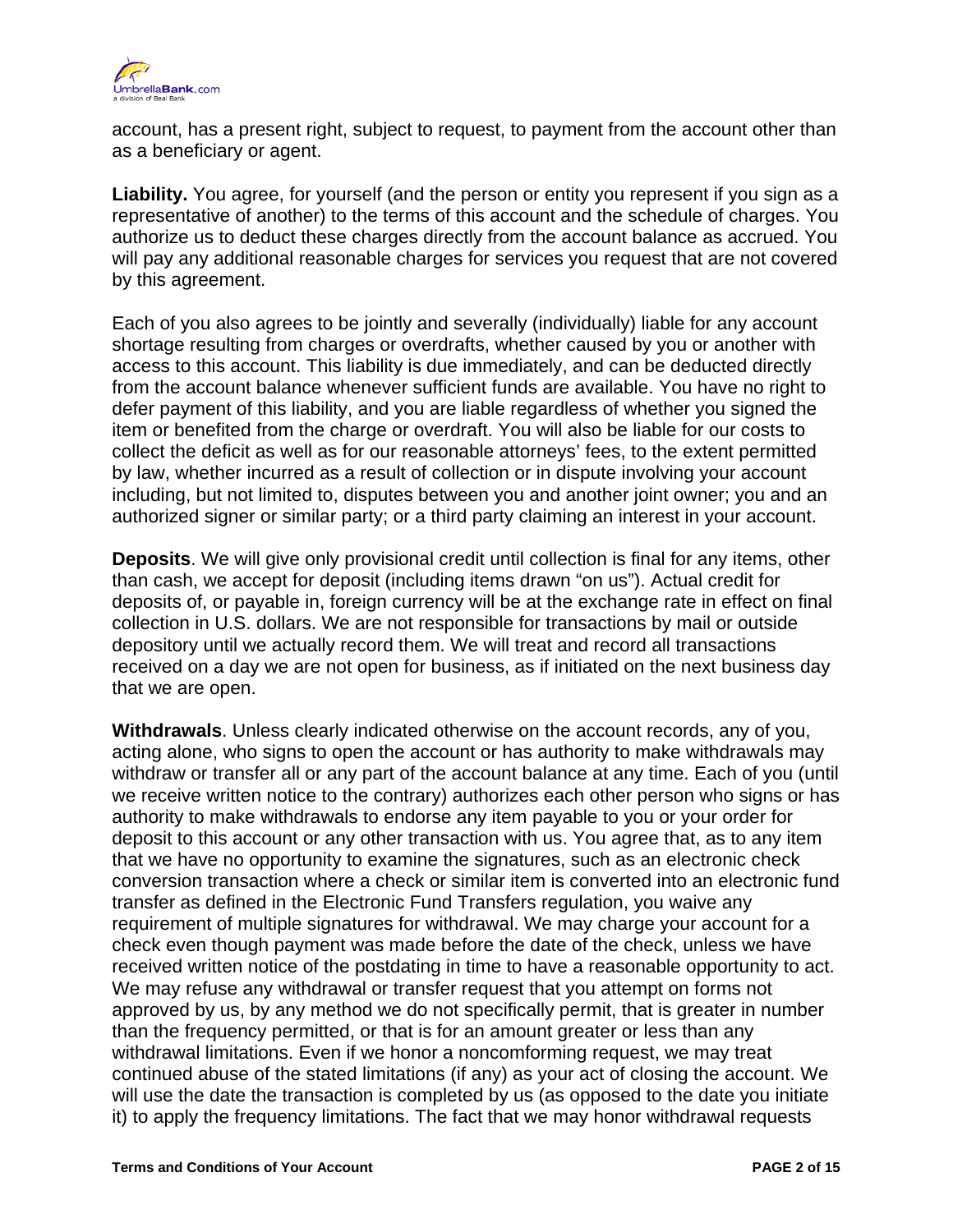

that overdraw the available account balance does not obligate us to do so later. You agree that we may charge fees for overdrafts and use subsequent deposits, including direct deposits of Social Security or other government benefits, to cover such overdrafts and overdraft fees. If we are presented with an item drawn against your account that would be a "substitute check," as defined by law, but for an error or defect in the item introduced in the substitute check creation process, you agree that we may pay such item. See the funds availability policy disclosure information about when you can withdraw funds you deposit. For those accounts for which our funds availability policy disclosure does not apply, you can ask us when you make a deposit when those funds will be available for withdrawal.

We may require not less than 7 days' notice in writing before each withdrawal from an interest-bearing account other than a time deposit, or from any other savings account as defined by Regulation D. Withdrawals from a time account prior to any notice period may be restricted and may be subject to penalty. See your notice of penalty for early withdrawal.

**Account Selection Form Notice**. The type of account you select may determine how property passes on your death. Your will may not control the disposition of funds held in some of the following accounts. You may choose to designate one or more convenience signers on an account, even if the account is not a convenience account. A designated convenience signer may make transactions on your behalf during your lifetime, but does not own the account during your lifetime. The designated convenience signer owns the account on your death only if the convenience signer is also designated as a P.O.D. (Payable On Death) payee or trust beneficiary.

**Single-Party Account Without "P.O.D." (Payable On Death) Designation**. The party to the account owns the account. On the death of the party, ownership of the account passes as a part of the party's estate under the party's will or by intestacy.

**Single-Party Account With "P.O.D." (Payable On Death) Designation**. The party to the account owns the account. On the death of the party, ownership of the account passes to the P.O.D. beneficiaries of the account. The account is not part of the party's estate.

**Multiple-Party Account Without Right of Survivorship**. The parties to the account own the account in proportion to the parties' net contributions to the account. The financial institution may pay any sum in the account to a party at any time. On the death of a party, the party's ownership of the account passes as a part of the party's estate under the party's will or by intestacy.

**Multiple-Party Account With Right of Survivorship**. The parties to the account own the account in proportion to the parties' net contributions to the account. The financial institution may pay any sum in the account to a party at any time. On the death of a party, the party's ownership of the account passes to the surviving parties.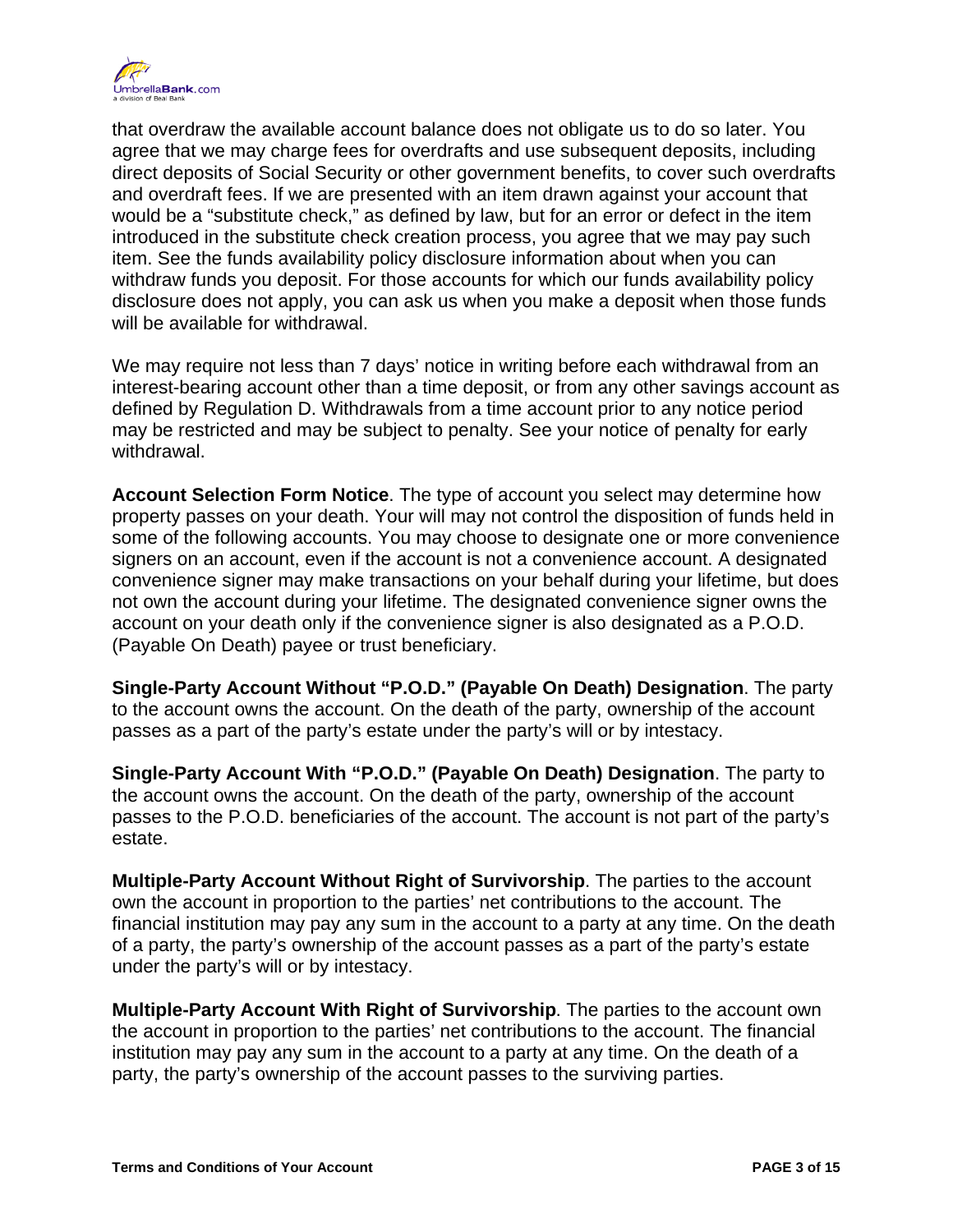

**Multiple-Party Account With Right of Survivorship and "P.O.D" (Payable On Death) Designation**. The parties to the account own the account in proportion to the parties' net contributions to the account. The financial institution may pay any sum in the account to a party at any time. On the death of the last surviving party, the ownership of the account passes to the P.O.D. beneficiaries.

**Convenience Account**. The parties to the account own the account. One or more convenience signers to the account may make account transactions for a party. A convenience signer does not own the account. On the death of the last surviving party, ownership of the account passes as a part of the last surviving party's estate under the last surviving party's will or by intestacy. The financial institution may pay funds in the account to a convenience signer before the financial institution receives notice of the death of the last surviving party. The payment to a convenience signer does not affect the parties' ownership of the account.

**Trust Account**. The parties named as trustees to the account own the account in proportion to the parties' net contributions to the account. A trustee may withdraw funds from the account. A beneficiary may not withdraw funds from the account before all trustees are deceased. On the death of the last surviving trustee, the ownership of the account passes to the beneficiary. The trust account is not a part of a trustee's estate and does not pass under the trustee's will or by intestacy, unless the trustee survives all of the beneficiaries and all other trustees.

**Business, Organization and Association Accounts**. Earnings in the form of interest, dividends, or credits will be paid only on collected funds, unless otherwise provided by law or our policy. We may require the governing body of the entity opening the account to give us a separate authorization telling us who is authorized to act on its behalf. We will honor the authorization until we actually receive written notice of a change from the governing body of the entity.

**Stop Payments**. You must make any stop-payment order in the manner required by law and we must receive it in time to give us a reasonable opportunity to act on it before our stop-payment cutoff time. To be effective, your stop-payment order must precisely identify the number, date and amount of the item, and the payee.

You may stop payment on any item drawn on your account whether you sign the item or not, if you have an equal or greater right to withdraw from this account than the person who signed the item. A release of the stop-payment request may be made only by the person who initiated the stop-payment order.

Our stop-payment cutoff time is one hour after the opening of the next banking day on which we receive the item. Additional limitations on our obligation to stop payment are provided by law (e.g., we paid the item in cash or we certified the item).

**Telephone Transfers**. A telephone transfer of funds from this account to another account with us, if otherwise arranged for or permitted, may be made by the same persons and under the same conditions generally applicable to withdrawals made in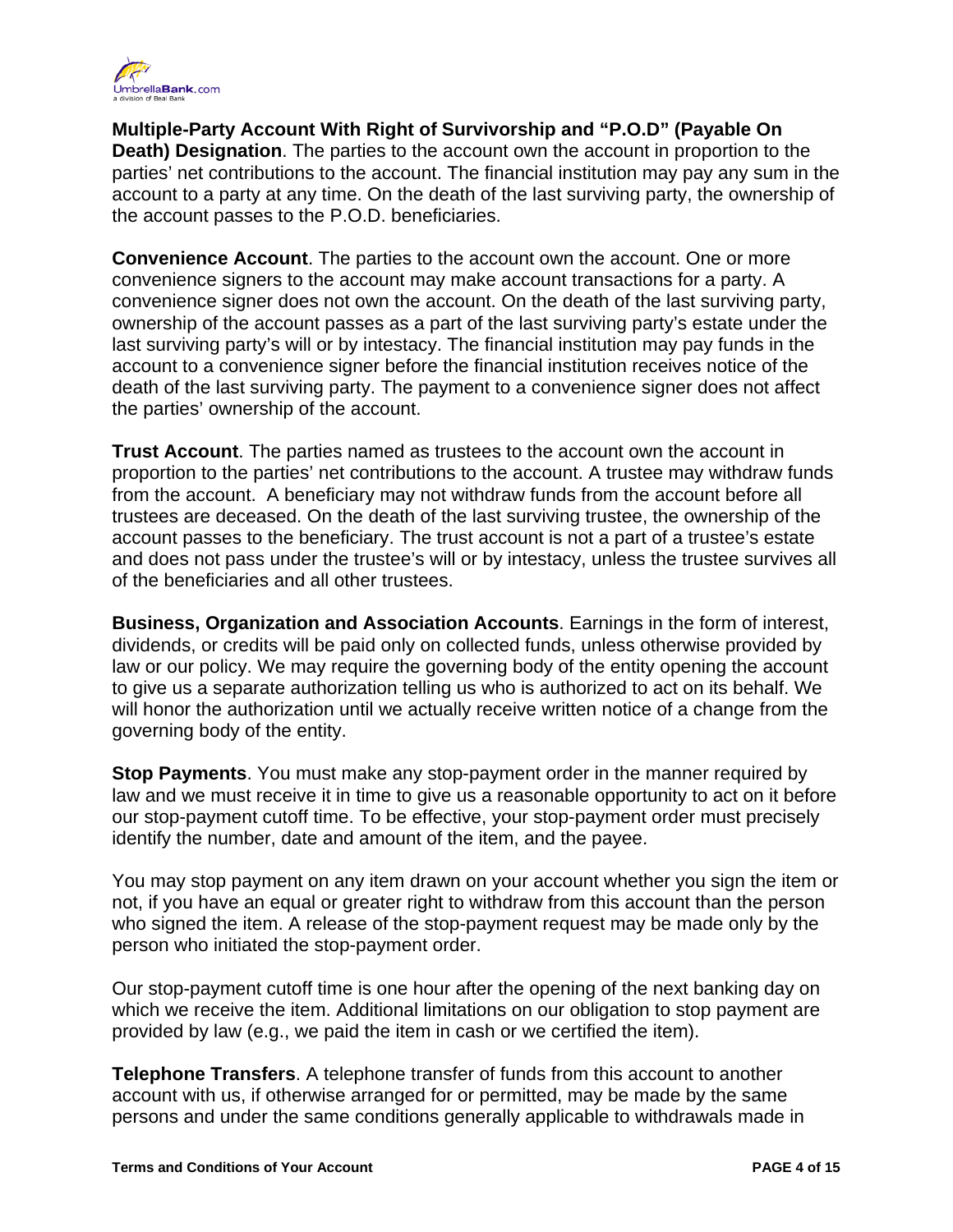

writing. Unless a different limitation is disclosed in writing, we restrict the number of transfers from a savings account to another account or to third parties to a maximum of six per month (less the number of "preauthorized transfers" during the month). Other account transfer restrictions may be described elsewhere.

**Amendments and Termination**. We may change any term of this agreement. Rules governing changes in interest rates are provided separately. For other changes, we will give you reasonable notice in writing or by any other method permitted by law. We may also close this account at any time upon reasonable notice to you and tender of the account balance personally or by mail. Notice from us to any one of you is notice to all of you.

#### **Statements.**

**Your Duty to Report Unauthorized Signatures, Alterations and Forgeries**. You must examine your statement of account with "reasonable promptness." If you discover (or reasonably should have discovered) any unauthorized signatures or alterations, you must promptly notify us of the relevant facts. As between you and us, if you fail to do either of these duties, you will have to either share the loss with us, or bear the loss entirely yourself (depending on whether we used ordinary care and, if not, whether we contributed to the loss). The loss could be not only with respect to items on the statement but other items with unauthorized signatures or alterations by the same wrongdoer.

You agree that the time you have to examine your statement and report to us will depend on the circumstances, but will not, in any circumstance, exceed a total of 30 days from when the statement is first sent or made available to you.

You further agree that if you fail to report any unauthorized signatures, alterations or forgeries in your account within 60 days of when we first send or make the statement available, you cannot assert a claim against us on any items in that statement, and as between you and us the loss will be entirely yours. This 60-day limitation is without regard to whether we used ordinary care. The limitation in this paragraph is in addition to that contained in the first paragraph of this section.

**Your Duty to Report Other Errors.** In addition to your duty to review your statements for unauthorized signatures, alterations and forgeries, you agree to examine your statement with reasonable promptness for any other error such as an encoding error. You agree that the time you have to examine your statement and report to us will depend on the circumstances. However, such time period shall not exceed 60 days. Failure to examine your statement and report any such errors to us within 60 days of when we first send or make the statement available precludes you from asserting a claim against us for any such errors on items identified in that statement, and as between you and us the loss will be entirely yours.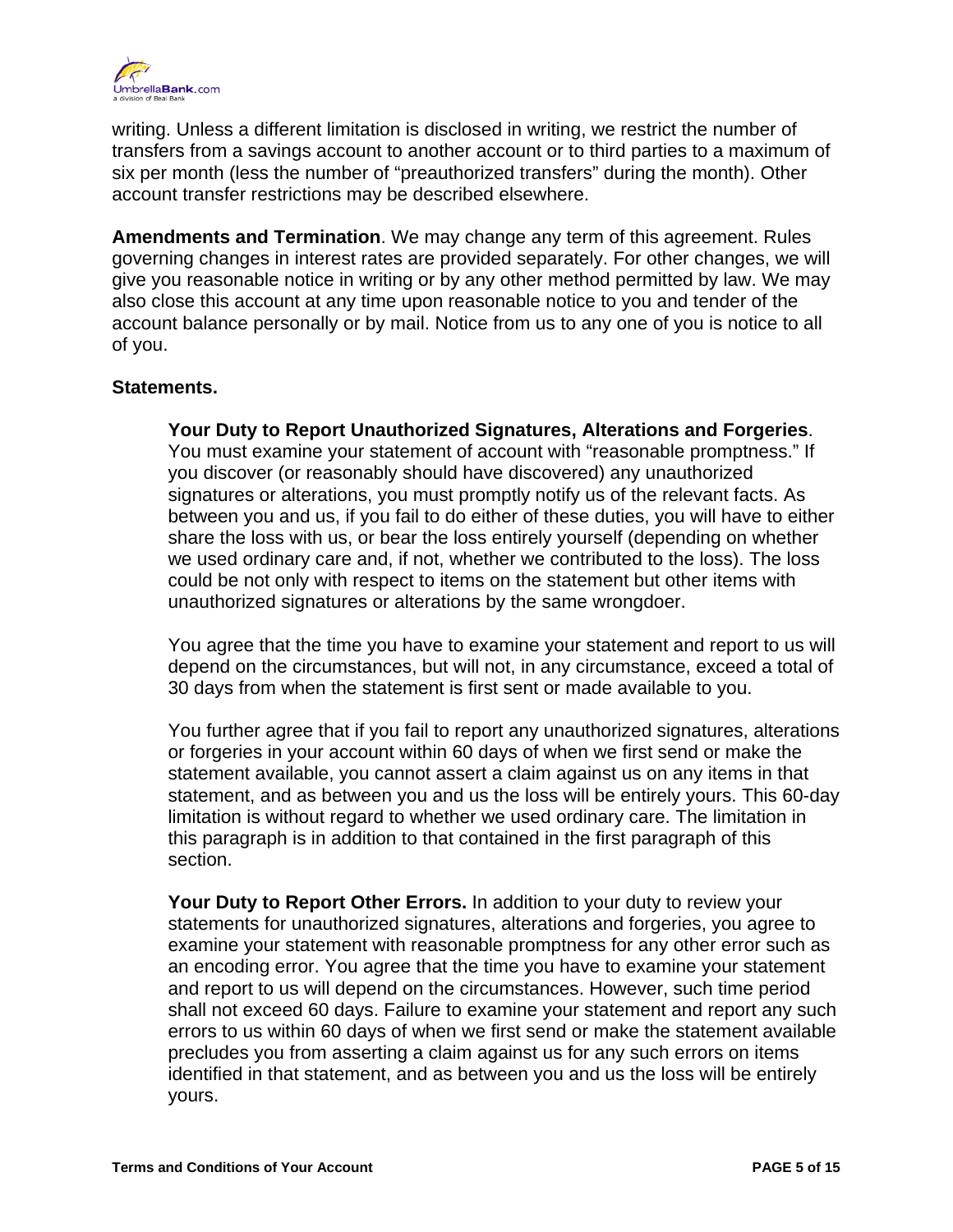

**Errors Relating to Electronic Fund Transfers**. For information on errors relating to electronic fund transfers (e.g., computer, debit card, or ATM transactions) refer to your Electronic Fund Transfers disclosure and the sections on consumer liability and error resolution.

**Account Transfer.** This account may not be transferred or assigned without our prior written consent.

**Direct Deposits.** If in connection with a direct deposit plan we deposit any amount in any account that should have been returned to the Federal Government for any reason, you authorize us to deduct the amount of our liability to the Federal Government from the account or from any other account you have with us, without prior notice and at any time, except as prohibited by law. We may also use any other legal remedy to recover the amount of our liability.

**Temporary Account Agreement.** If this option is selected, this is a temporary account agreement. Each person who signs to open the account or has authority to make withdrawals (except as indicated to the contrary) may transact business on this account. However, we may at some time in the future restrict or prohibit further use of this account if you fail to comply with the requirements we have imposed within a reasonable time.

**Setoff.** We may (without prior notice and when permitted by law) set off the funds in this account against any due and payable debt you owe us now or in the future, by any of you having the right of withdrawal, to the extent of such persons' or legal entity's right to withdraw. If the debt arises from a note, "any due and payable debt" includes the total amount of which we are entitled to demand payment under the terms of the note at the time we set off, including any balance on the due date for which we properly accelerate under the note.

This right of setoff does not apply to this account if prohibited by law. For example, the right of setoff does not apply to this account if: (a) it is an Individual Retirement Account or similar tax-deferred account, or (b) the debt is created by a consumer credit transaction under a credit care plan (but this does not affect our rights under any consensual security interest), (c) the debtor's right of withdrawal only arises in a representative capacity, or (d) the debt is created by a home equity loan. We will not be liable for the dishonor of any check when the dishonor occurs because we set off a debt against this account. You agree to hold us harmless from any claim arising as a result of our exercise of our right of setoff.

**Restrictive Legends.** We are not required to honor any restrictive legend on checks you write unless we have agreed in writing to the restriction. Examples of restrictive legends are "must be presented within 90 days" or "not valid for more than \$1,000.00."

**Payment Order of Items.** The law permits us to pay items (such as checks or drafts) drawn on your account in any order. To assist you in handling your account with us, we are providing you with the following information regarding how we process the items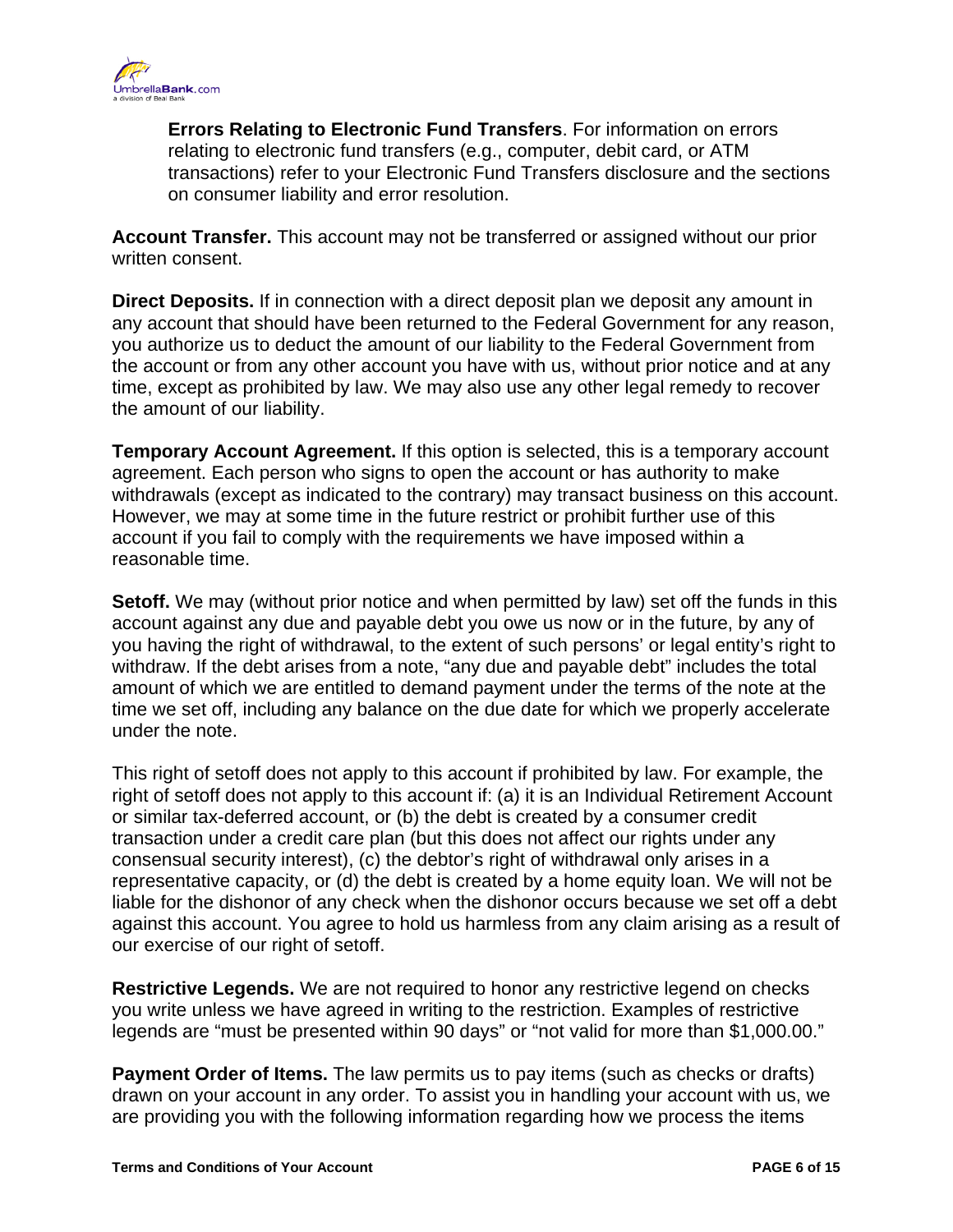

that you write. When processing items drawn on your account, our policy is to pay them in the order that they are received. The order in which items are paid is important if there is not enough money in your account to pay all of the items that are presented. There is no policy that is favorable in every instance. If the smallest items are paid first, you may have fewer NSF or overdraft fees, but the largest, and perhaps more important items (such as rent or mortgage payments) might not be paid. If an item is presented without sufficient funds in your account to pay it, we may, at our discretion, pay the item (creating an overdraft) or return the item (NSF). The amounts of the overdraft and NSF fees are disclosed elsewhere. By paying items in the order that we receive them, we think our policy attains a reasonable balance between minimizing additional cost to you and paying your more important items. We encourage you to make careful records and practice good account management. This will help you to avoid writing checks or drafts without sufficient funds and incurring the resulting fees.

**Check Processing.** We may process items mechanically by relying on the information encoded along the bottom of the items. This means that we may not individually examine all of your items to determine if the item is properly completed, signed, and endorsed. You agree that we have not failed to exercise ordinary care solely because we use an automated system to process items and do not inspect all items processed in such a manner. We reserve the right not to inspect each item because using an automated process helps us keep costs down for you and all account holders. We may determine the amount of available funds in your account for the purpose of deciding whether to return an item for insufficient funds at any time between the time we receive the item and when we return the item or send a notice in lieu of return. We need only make one determination, but if we choose to make a subsequent determination, the account balance at the subsequent time will determine whether there are insufficient available funds.

**Check Cashing**. We may charge a fee for anyone who does not have an account with us who is cashing a check, draft, or other instrument written on your account. We may also require reasonable identification to cash such a check, draft, or other instrument. We can decide what identification is reasonable under the circumstances, and such identification may be documentary or physical and may include collecting a thumbprint or fingerprint.

**ACH and Wire Transfers**. This agreement is subject to Article 4A of the Uniform Commercial Code–Fund Transfers as adopted in the state in which you have your account with us. If you originate a fund transfer for which Fedwire is used, and you identify by name and number a beneficiary financial institution, an intermediary financial institution, or a beneficiary, we and every receiving or beneficiary financial institution may rely on the identifying number to make payment. We may rely on the number even if it identifies a financial institution, person, or account other than the one named. You agree to be bound by automated clearing house association rules. These rules provide, among other things, that payments made to you, or originated by you, are provisional until final settlement is made through a Federal Reserve Bank or payment is otherwise made as provided in Article 4A-403(a) of the Uniform Commercial Code. If we do not receive such payment, we are entitled to a refund from you in the amount credited to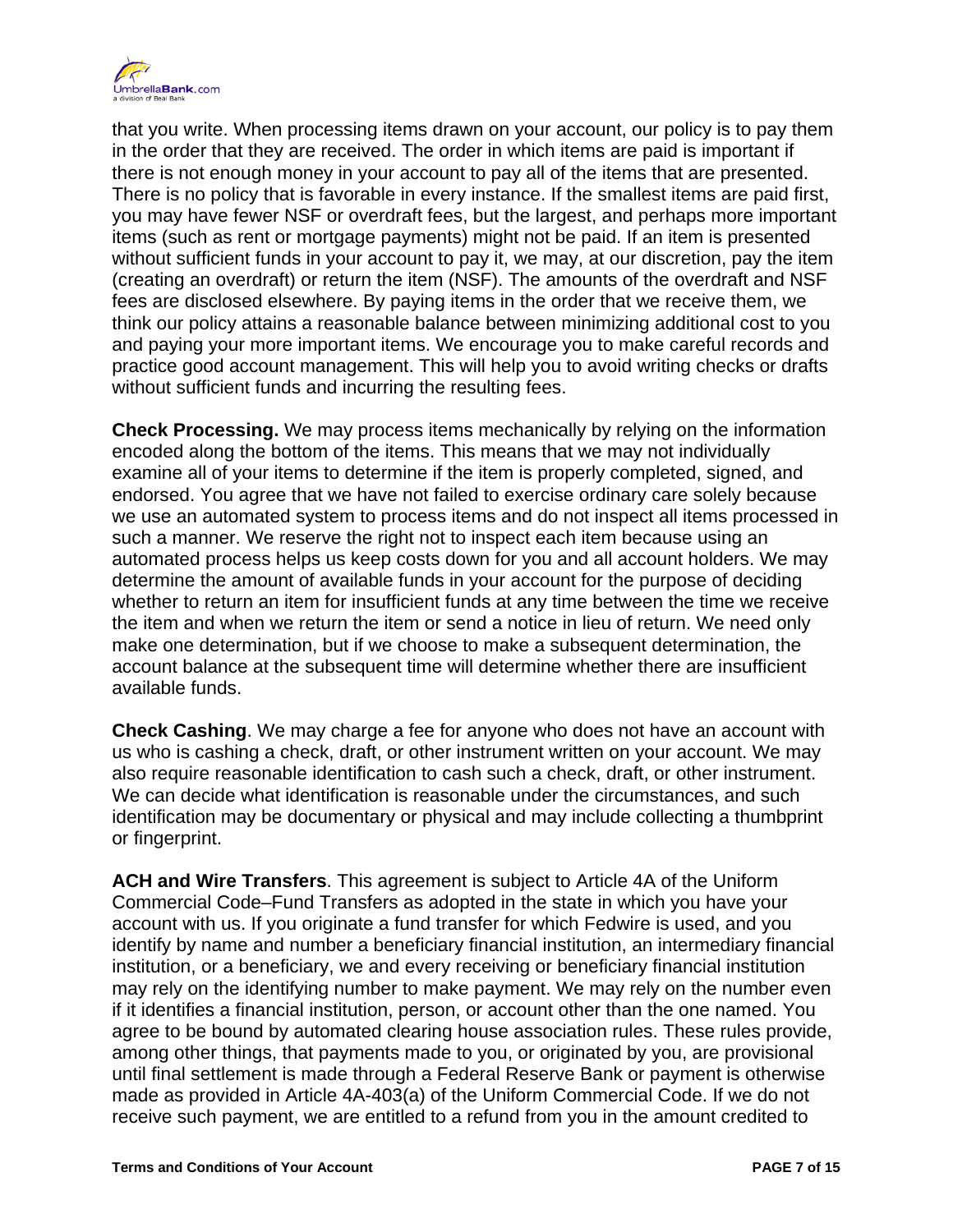

your account, and the party originating such payment will not be considered to have paid the amount so credited. If we receive a payment order to credit an account you have with us by wire or ACH, we are not required to give you any notice of the payment order or credit.

# **ELECTRONIC FUND TRANSFERS: YOUR RIGHTS AND RESPONSIBILITIES**

\_\_\_\_\_\_\_\_\_\_\_\_\_\_\_\_\_\_\_\_\_\_\_\_\_\_\_\_\_\_\_\_\_\_\_\_\_\_\_\_\_\_\_\_\_\_\_\_\_\_\_\_\_\_\_\_\_\_\_\_\_\_\_\_\_\_\_\_\_\_

Indicated below are types of Electronic Fund Transfers we are capable of handling, some of which may not apply to your account. Please read this disclosure carefully because it tells you your rights and obligations for the transactions listed. You should keep this notice for future reference.

**Electronic Fund Transfers Initiated by Third Parties.** You may authorize a third party to initiate electronic fund transfers between your account and the third party's account. These transfers to make or receive payment may be one-time occurrences or may recur as directed by you. These transfers may use the Automated Clearing House (ACH) or other payments networks. Your authorization to the third party to make these transfers can occur in a number of ways. For example, your authorization to convert a check to an electronic fund transfer or to electronically pay a returned check charge can occur when a merchant provides you with notice and you go forward with the transaction (typically, at the point of purchase a merchant will post a sign and print the notice on a receipt). In all cases, these third-party transfers will require you to provide the third party with your account number and bank information. This information can be found on your check as well as on a deposit or withdrawal slip. Thus you should only provide your bank and account information (whether over the phone, the Internet, or via some other method) to trusted third parties whom you have authorized to initiate these electronic funds transfers. Examples of these transfers include, but are not limited to:

- •**Preauthorized credits.** You may make arrangements for certain direct deposits (such as Social Security, payroll, or U.S. Treasury) to be accepted into your savings or money market account(s).
- •**Preauthorized payments.** You may make arrangements to pay certain recurring bills from your savings or money market accounts.
- •**Electronic check conversions.** You may authorize a merchant or other payee to make a one-time electronic payment from your Money Market account using information from your check to pay for purchases or pay bills.
- •**Electronic returned check charge.** You may authorize a merchant or other payee to initiate an electronic funds transaction to collect a charge in the event a check is returned for insufficient funds.

Please also see limitations of frequency of transfers section regarding limitations that apply to savings accounts.

**Limitations on Frequency of Transfers.** In addition to those limitations on transfers elsewhere described, if any, the following limitations apply: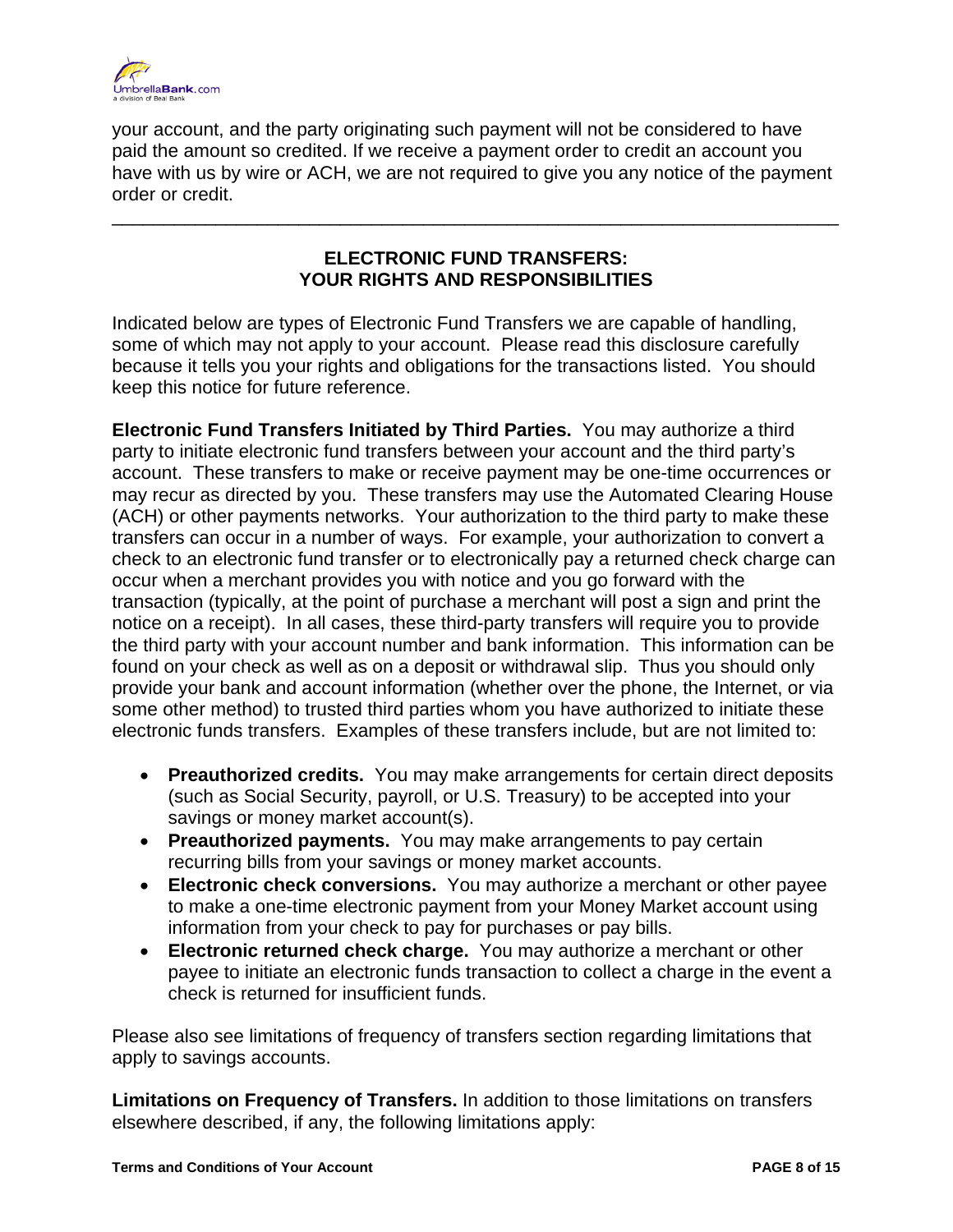

- •Transfers from a money market account to another account or to third party by preauthorized, automatic, or telephone transfer or by check or similar order to third parties are limited to six per statement cycle.
- •Transfers from a statement saving account to another account or to third parties by preauthorized, automatic, or telephone transfer are limited to six per statement cycle with no transfers by check, debit card, or similar order to third parties.

#### **Fees.**

- •We do not charge for direct deposits to any type of account.
- •We do not charge for preauthorized payments from any type of account.

Except as indicated elsewhere, we do not charge for these electronic funds transfers.

#### **Documentation.**

- •**Terminal transfers**. You can get a receipt at the time you make a transfer to or from your account using a point-of-sale terminal. However, you may not get a receipt if the amount of the transfer is \$15 or less.
- •**Preauthorized credits**. If you have arranged to have direct deposits made to your account at least once every 60 days from the same person or company, you can call us to find out whether the deposit has been made.
- •**Periodic statements**. You will get a monthly account statement from us for your money market accounts. You will get a monthly account statement from us for your statement savings accounts, unless there are no transfers in the particular month. In any case, you will get a statement at least quarterly.

# **Preauthorized Payments.**

- •**Right to stop payment and procedure for doing so**. If you have told us in advance to make regular payments out of your account, you can stop any of these payments. Here is how: Call or write us at the telephone number or address listed below in time for us to receive your request three business days or more before the payment is scheduled to be made. If you call, we may also require you to put your request in writing and get it to us within fourteen days after your call. We will charge you \$25.00 for each stop-payment order you give.
- •**Notice of varying amounts**. If these regular payments may vary in amount, the person you are going to pay will tell you, ten days before each payment, when it will be made and how much it will be. (You may choose instead to get this notice only when the payment would differ by more than a certain amount from the previous payment, or when the amount would fall outside certain limits that you set.)
- •**Liability for Failure to Stop Payment of Preauthorized Transfer**. If you order us to stop one of these payments three business days or more before the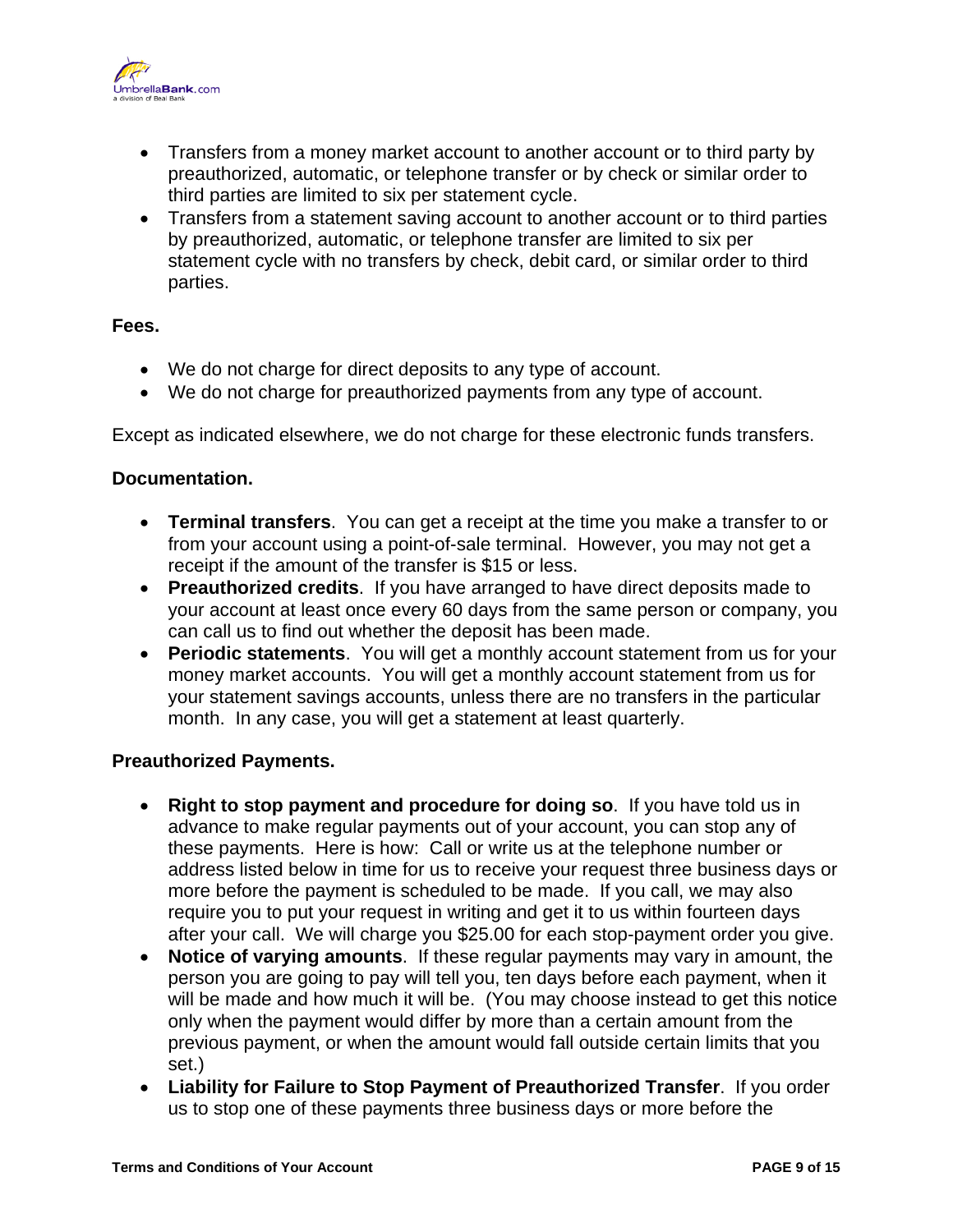

transfer is scheduled, and we do not do so, we will be liable for your losses or damages, as required by law.

#### **Financial Institutions Liability.**

**Liability for failure to make transfers.** If we do not complete a transfer to or from your account on time or in the correct amount according to our agreement with you, we will be liable for your losses or damages, as required by law. However, there are some exceptions. We will not be liable, for instance:

- •If, through no fault of ours, you do not have enough money in your account to make the transfer.
- •If you have an overdraft line and the transfer would go over the credit limit.
- •If circumstances beyond our control (such as fire or flood) prevent the transfer, despite reasonable precautions that we have taken.
- •There may be other exceptions stated in our agreement with you.

**Confidentiality.** We will disclose information to third parties about your account or the transfers you make:

- •where it is necessary for completing transfers; or
- in order to verify the existence and condition of your account for a third party, such as a credit bureau or merchant; or
- •in order to comply with government agency or court orders; or
- if you give us written permission.

#### **Unauthorized Transfers**

- •**Consumer liability.** If your statement shows transfers that you did not make, including those using information from your check, tell us at once. If you do not tell us within 60 days after the statement was mailed to you, you may not get back any money you lost after the 60 days if we can prove that we could have stopped someone from taking the money if you had told us in time.
- •**Contact in event of unauthorized transfer**. If you believe that someone has transferred or may transfer money from your account without your permission (for example, by using the information from your check) call or write us at the telephone number or address listed below.

**Error Resolution Notice.** In case of errors or questions about your electronic transfers, call or write us at the address or telephone number listed below as soon as you can, if you think your statement or receipt is wrong or if you need more information about a transfer listed on the statement or receipt. We must hear from you no later than 60 days after we sent the FIRST statement in which the problem or error appeared.

 •Tell us your name and account number (if any).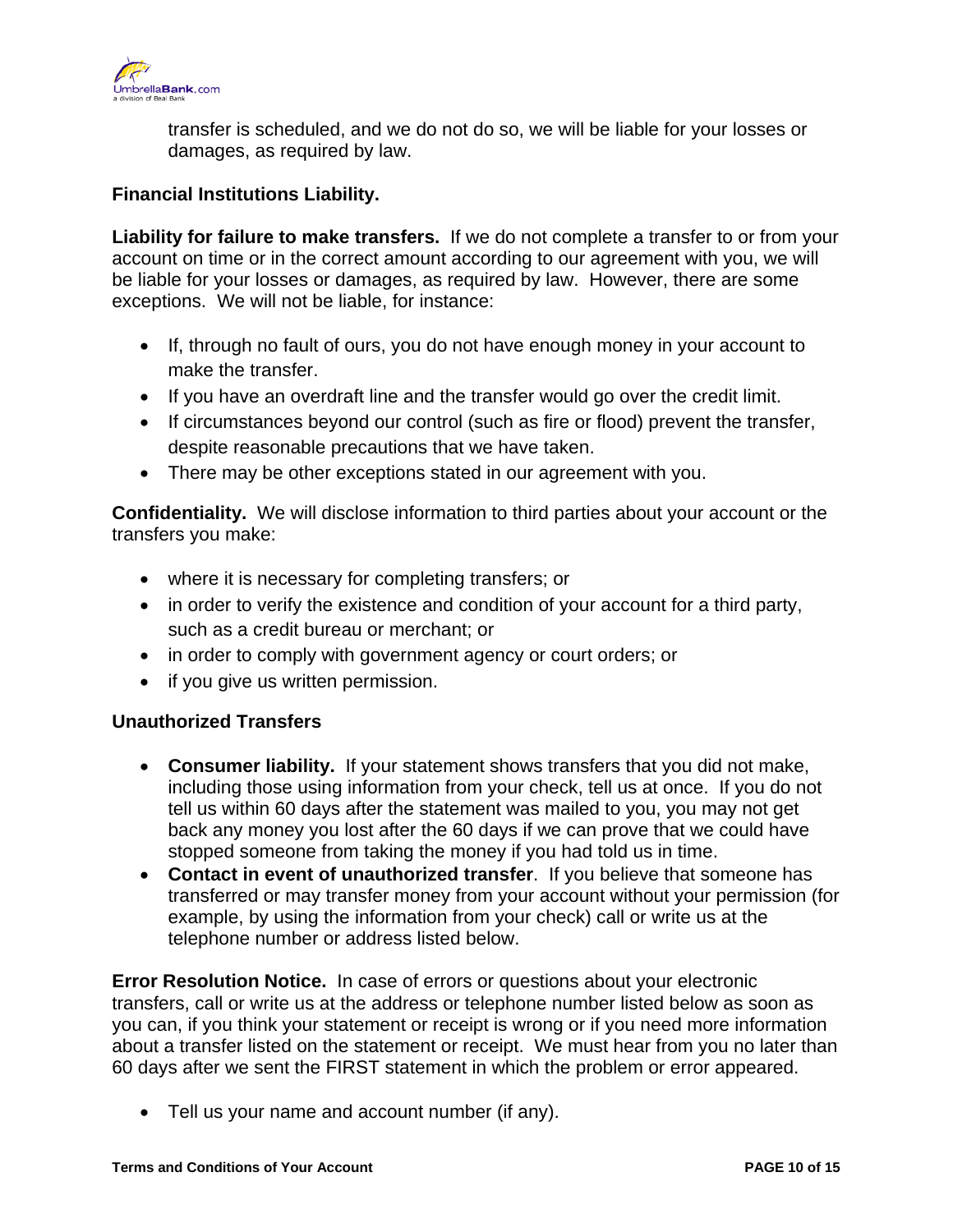

- •Describe the error or the transfer you are unsure about, and explain as clearly as you can why you believe it is an error or why you need more information.
- •Tell us the dollar amount of the suspected error.

If you tell us orally, we may require that you send us your complaint or question in writing within 10 business days.

We will determine whether an error occurred within 10 business days (20 business days if the transfer involved a new account) after we hear from you and will correct an error promptly. If we need more time, however, we may take up to 45 days (90 days if the transfer involved a new account, a point-of-sale transaction, or a foreign-initiated transfer) to investigate your complaint or question. If we decide to do this, we will credit your account within 10 business days (20 business days if the transfer involved a new account) for the amount you think is an error, so that you will have the use of the money during the time it takes us to complete our investigation. If we ask you to put your complaint or questions in writing and we do not receive it within 10 business days, we may not credit your account. Your account is considered new for the first 30 days after the first deposit is made, unless each of you already had an established account with us before this account opened.

We will tell you the results within three business days after completing our investigation. If we decide that there was no error, we will send you a written explanation. You may ask for copies of the documents that we used in our investigation.

> Excluding Federal Holidays1-866-862-7355 UmbrellaBank.com 6000 Legacy Drive Plano, Texas 75024 Business Days: Monday thru Friday 7 a.m. – 7 p.m. Central time

# MORE DETAILED INFORMATION IS AVAILABLE ON REQUEST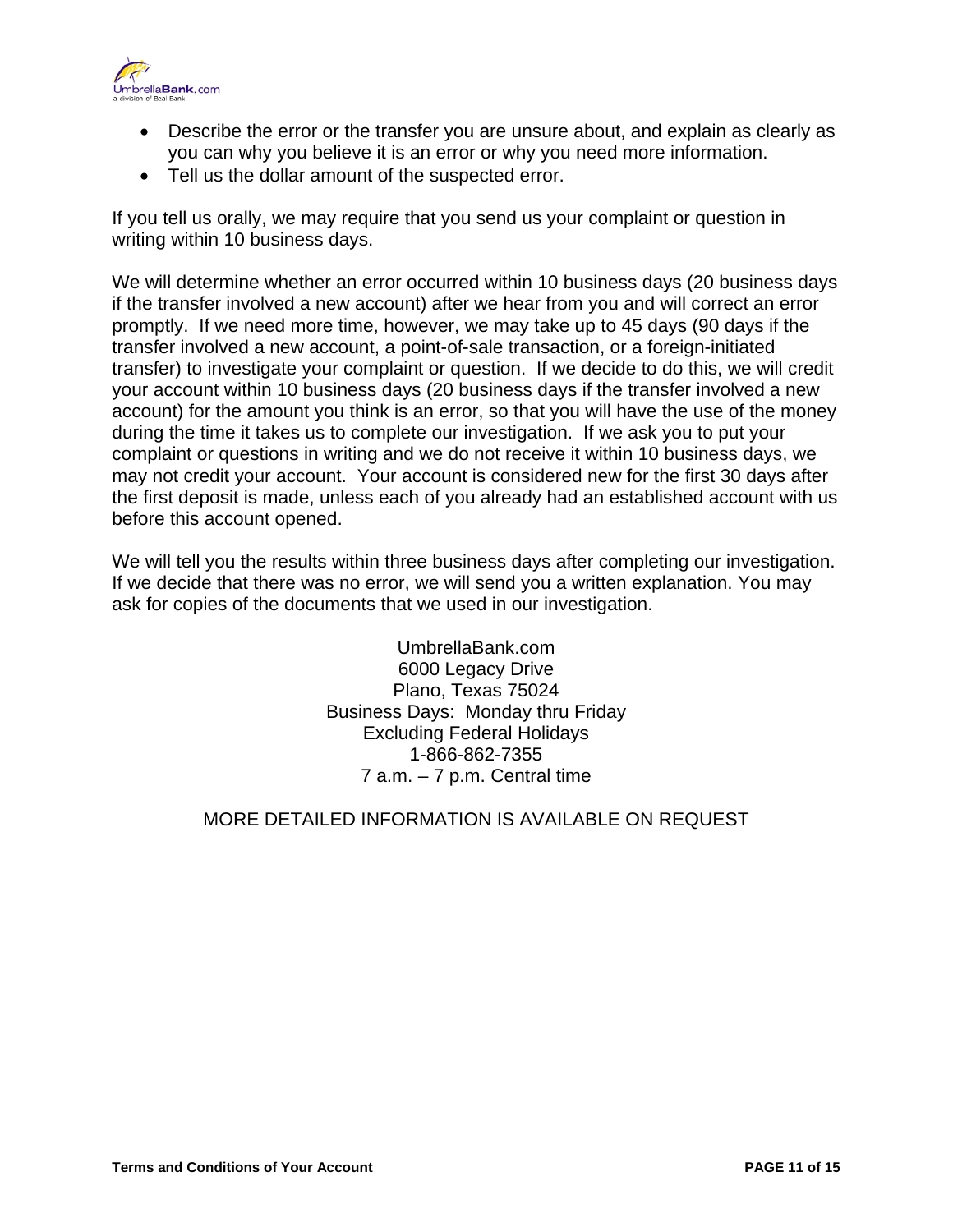

# **YOUR ABILITY TO WITHDRAW FUNDS**

This policy statement applies to "transaction" accounts. Transaction accounts, in general, are accounts that permit an unlimited number of payments to third persons and an unlimited number of telephone and preauthorized transfers to other accounts of yours with us. Checking accounts are the most common transaction accounts. Feel free to ask us whether any of your other accounts might also be subject to this policy.

Our policy is to make funds from your check deposits available to you on the second business day after the day we receive your deposit, with the first \$100 available on the first business day after the day of your deposit. Electronic direct deposits will be available on the day we receive the deposit. Cash, wire transfers, and some specified check deposits will also be available before the second business day, as detailed below. Once the funds are available, you can withdraw them in cash and we will use the funds to pay checks that you have written.

Please remember that even after we have made funds available to you, and you have withdrawn the funds, you are still responsible for checks you deposit that are returned to us unpaid and for any other problems involving your deposit.

For determining the availability of your deposits, every day is a business day, except Saturdays, Sundays, and Federal holidays. If you make a deposit before closing on a business day that we are open, we will consider that day to be the day of your deposit. However, if you make a deposit after closing or on a day we are not open, we will consider that the deposit was made on the next business day we are open.

Same-Day Availability. Funds from electronic direct deposits to your account will be available on the day we receive the deposit.

 **Next-Day Availability.** Funds from the following deposits are available on the first business day after the day of your deposit:

- •U.S. Treasury checks that are payable to you
- Wire transfers
- •Checks drawn on UmbrellaBank.com or Beal Bank

If you make the deposit in person to one of our employees, funds from the following deposits are also available on the first business day after the day of your deposit:

- Cash
- •State and local government checks that are payable to you
- •Cashier's, certified, and teller's checks that are payable to you
- •Federal Reserve Bank checks, Federal Home Loan Bank checks, and postal money orders, if these items are payable to you.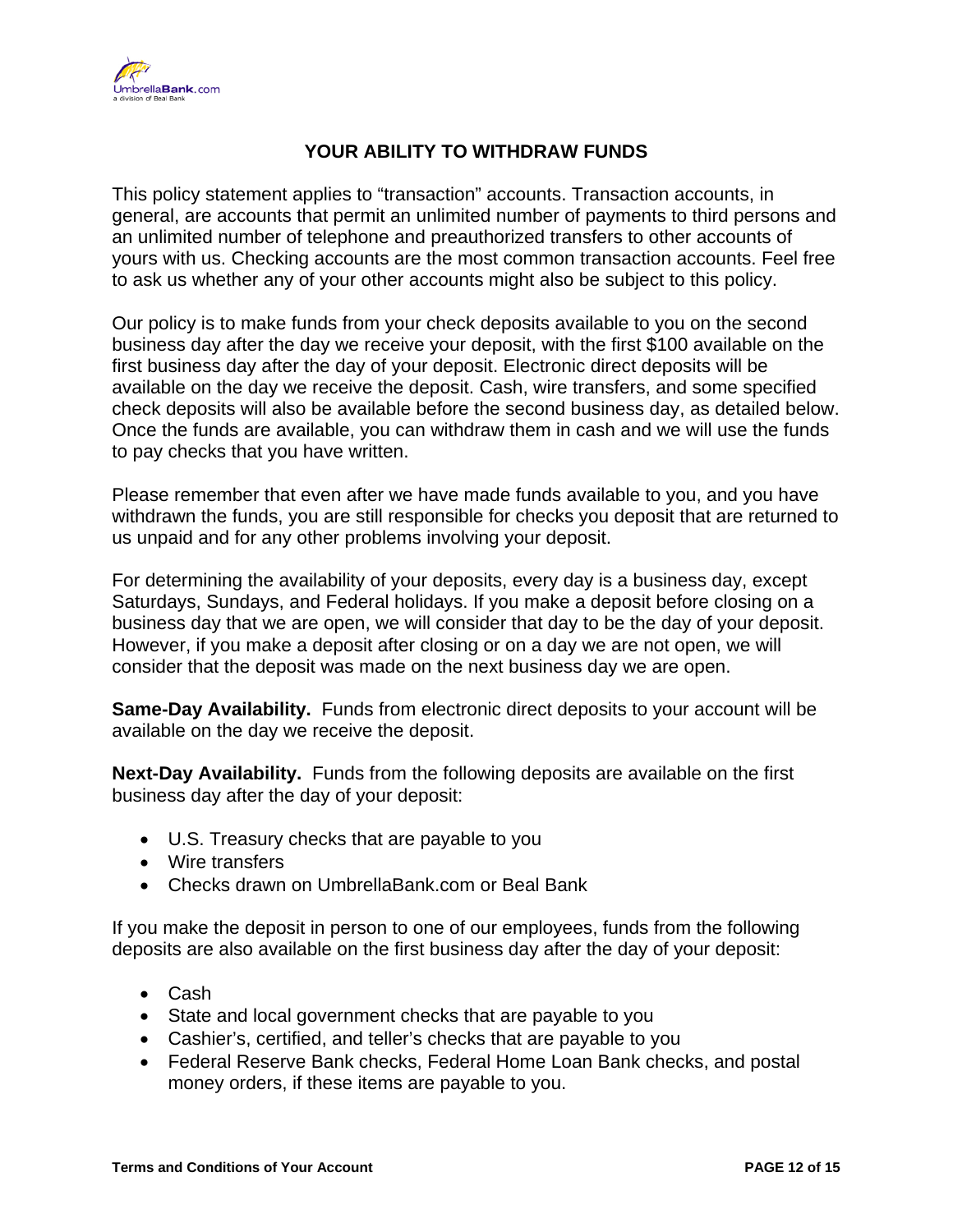

If you do not make your deposit in person to one of our employees (for example, if you mail the deposit), funds from these deposits will be available on the second business day after the day we receive your deposit.

**Other Check Deposits Subject to Second-Day Availability.** The first \$100 from a deposit of other checks will be available on the first business day after the day of your deposit. The remaining funds will be available on the second business day after the day of your deposit. For example, if you deposit a check of \$700 on a Monday, \$100 of the deposit is available on Tuesday. The remaining \$600 is available on Wednesday.

If we cash a check for you that is drawn on another bank, we may withhold the availability of a corresponding amount of funds that are already in your account. Those funds will be available at the time funds from the check we cashed would have been available if you had deposited it.

If we accept for deposit a check that is drawn on another bank, we may make funds from the deposit available for withdrawal immediately but delay your availability to withdraw a corresponding amount of funds that you have on deposit in another account with us. The funds in the other account would then not be available for withdrawal until the time periods that are described elsewhere in the disclosure for the type of check that you deposited.

**Cash Withdrawal Limitation.** For checks subject to second-day availability, we place certain limitations on withdrawals in cash. In general, \$100 of a deposit is available for withdrawal in cash on the first business day after the day of deposit. In addition, a total of \$400 of other funds becoming available on the second day after the day of the deposit is available for withdrawal in cash at or after 4:00 p.m. on that day. Any remaining funds will be available for withdrawal in cash on the following business day.

Longer Delays May Apply. Funds you deposited by check may be delayed for a longer period under the following circumstances:

- •We believe a check you deposit will not be paid.
- •You deposit checks totaling more than \$5,000 on any one day.
- •You redeposit a check that has been returned unpaid.
- •You have overdrawn your account repeatedly in the last six months.
- •There is an emergency, such as failure of computer or communications

We will notify you if we delay your ability to withdraw funds for any of these reasons, and we will tell you when the funds will be available. They will generally be available no later than the  $7<sup>th</sup>$  business day after the day of your deposit.

**Special Rules for New Accounts.** If you are a new customer, the following special rules will apply during the first 30 days your account is open.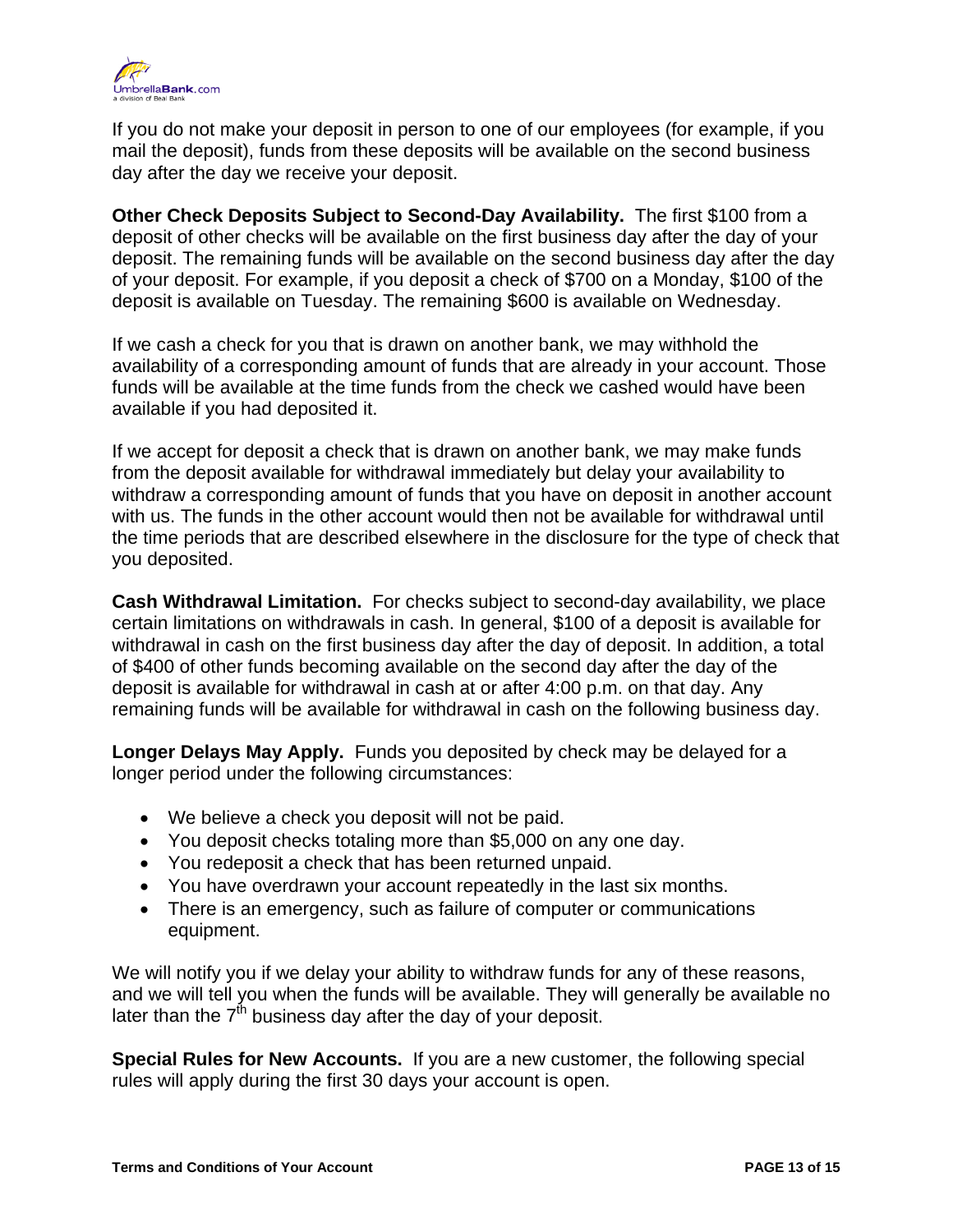

Funds from electronic direct deposits to your account will be available on the day we receive the deposit. Funds from deposits of cash, wire transfers, and the first \$5,000 of a day's total deposits of cashier's, certified, teller's, traveler's, and federal, state and local government checks will be available on the first business day after the day of your deposit if the deposit meets certain conditions. For example, the checks must be payable to you (and you may have to use a special deposit slip). The excess over \$5,000 will be available on the ninth business day after the day of your deposit. If your deposit of these checks (other than a U.S. Treasury check) is not made in person to one of our employees, the first \$5,000 will not be available until the second business day after the day of your deposit. Funds from all other check deposits will be available on the tenth business day after the day of your deposit.

**Special Services and Fees.** The following fees may be assessed against your account:

The categories of transactions for which an overdraft fee may be imposed are those by check or other electronic means.

| Account Reconciliation/Research: Per Hour (minimum one hour)\$25.00 |  |
|---------------------------------------------------------------------|--|
| Compliance with Legal Order: Per Hour (minimum one hour) \$35.00    |  |
|                                                                     |  |
|                                                                     |  |
|                                                                     |  |

We may require no fewer than 7 days' notice in writing before each withdrawal from an interest-bearing account other than a time deposit, or from any other savings account as defined by Regulation D. Withdrawals from a time account prior to maturity or prior to any notice period may be restricted and may be subject to penalty. See your notice of penalty for early withdrawal.

If your account is funded by wire or ACH, all withdrawal and or closeout requests will be by check made payable to you or transferred by wire back to the account from which the funds were originally transferred. If that account is no longer open, a check for the requested funds will be mailed to your address on record.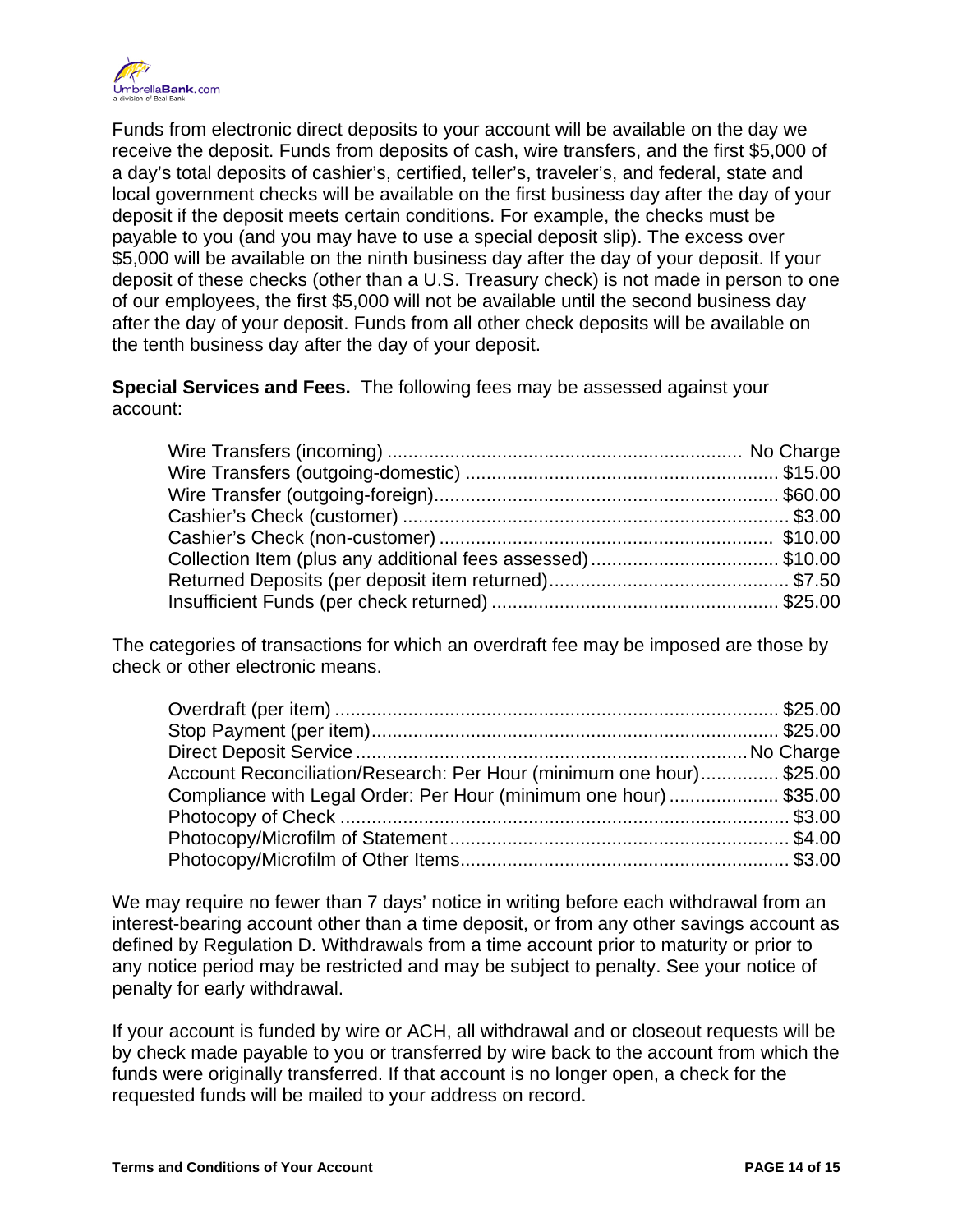

| <b>FACTS</b>                                                                                                                                                                                | <b>WHAT DOES UMBRELLABANK.COM</b><br><b>DO WITH YOUR PERSONAL INFORMATION?</b>                                                                                                                                                                                                                                            |                                        |                             |
|---------------------------------------------------------------------------------------------------------------------------------------------------------------------------------------------|---------------------------------------------------------------------------------------------------------------------------------------------------------------------------------------------------------------------------------------------------------------------------------------------------------------------------|----------------------------------------|-----------------------------|
| Why?                                                                                                                                                                                        | Financial companies choose how they share your personal information. Federal law gives<br>consumers the right to limit some but not all sharing. Federal law also requires us to tell you<br>how we collect, share, and protect your personal information. Please read this notice carefully to<br>understand what we do. |                                        |                             |
| What?                                                                                                                                                                                       | The types of personal information we collect and share depend on the product or service you<br>have with us. This information can include:<br>Social Security number and account balances<br>$\blacksquare$                                                                                                               |                                        |                             |
|                                                                                                                                                                                             | account transactions and transaction history<br>m.<br>payment history and wire transfer instructions<br>П                                                                                                                                                                                                                 |                                        |                             |
|                                                                                                                                                                                             | When you are no longer our customer, we continue to share your information as described in this<br>notice.                                                                                                                                                                                                                |                                        |                             |
| How?                                                                                                                                                                                        | All financial companies need to share customers' personal information to run their everyday<br>business. In the section below, we list the reasons financial companies can share their<br>customers' personal information; the reasons UmbrellaBank.com chooses to share; and whether<br>you can limit this sharing.      |                                        |                             |
| Reasons we can share your personal information                                                                                                                                              |                                                                                                                                                                                                                                                                                                                           | <b>Does UmbrellaBank.com</b><br>share? | Can you limit this sharing? |
| For our everyday business purposes -<br>such as to process your transactions, maintain<br>your account(s), respond to court orders and legal<br>investigations, or report to credit bureaus |                                                                                                                                                                                                                                                                                                                           | Yes                                    | <b>No</b>                   |
| For our marketing purposes -<br>to offer our products and services to you                                                                                                                   |                                                                                                                                                                                                                                                                                                                           | Yes                                    | <b>No</b>                   |
| For joint marketing with other financial companies                                                                                                                                          |                                                                                                                                                                                                                                                                                                                           | No                                     | <b>WE DON'T SHARE</b>       |
|                                                                                                                                                                                             |                                                                                                                                                                                                                                                                                                                           |                                        |                             |

Rev. 12/10

| to onor our producto and corricoo to you                                                                |     |                |
|---------------------------------------------------------------------------------------------------------|-----|----------------|
| For joint marketing with other financial companies                                                      | No. | WE DON'T SHARE |
| For our affiliates' everyday business purposes -<br>information about your transactions and experiences | Yes | No.            |
| For our affiliates' everyday business purposes -<br>information about your creditworthiness             | No. | WE DON'T SHARE |
| For nonaffiliates to market to you                                                                      | No. | WE DON'T SHARE |
|                                                                                                         |     |                |

**Questions?** Call **866-862-7355** or go to **www.umbrellabank.com**